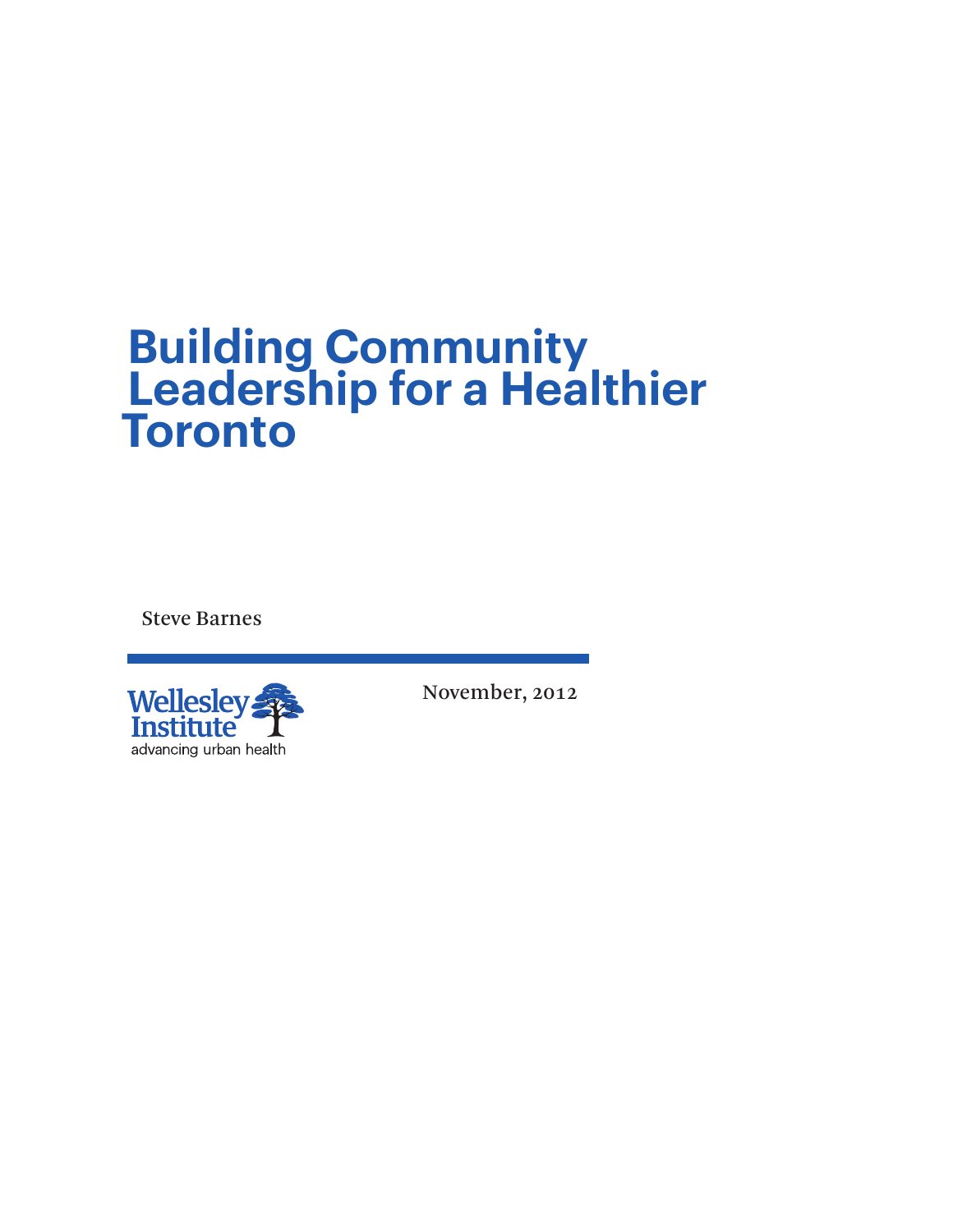The Wellesley Institute engages in research, policy and community mobilization to advance population health

Copies of this report can be downloaded from www.wellesleyinstitute.com.

**© Wellesley Institute 2012**

10 Alcorn Ave, Suite 300 Toronto, ON, Canada M4V 3B2 416.972.1010

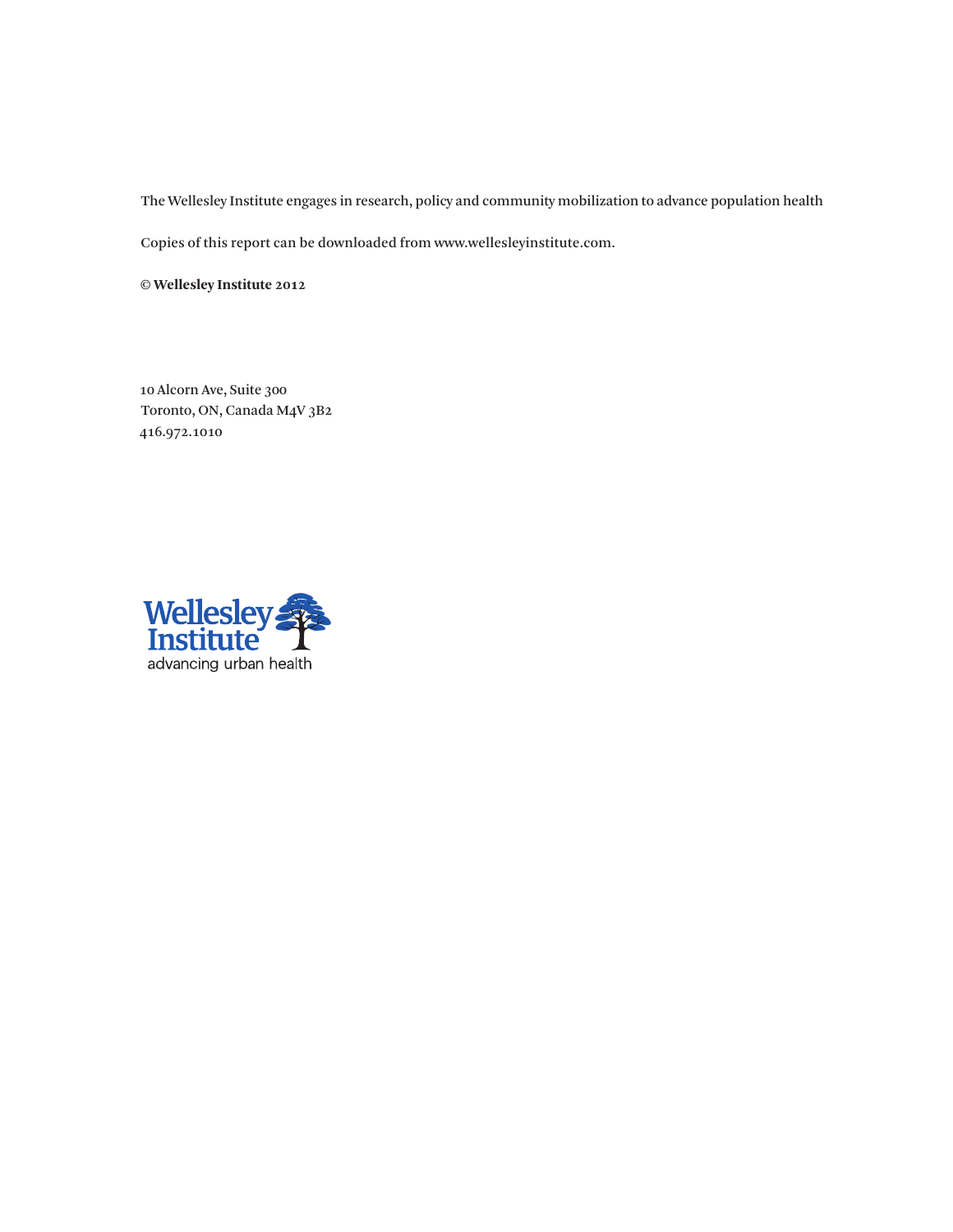## **Table of Contents**

| Supporting Community Leaders To Improve Toronto's |
|---------------------------------------------------|
|                                                   |
|                                                   |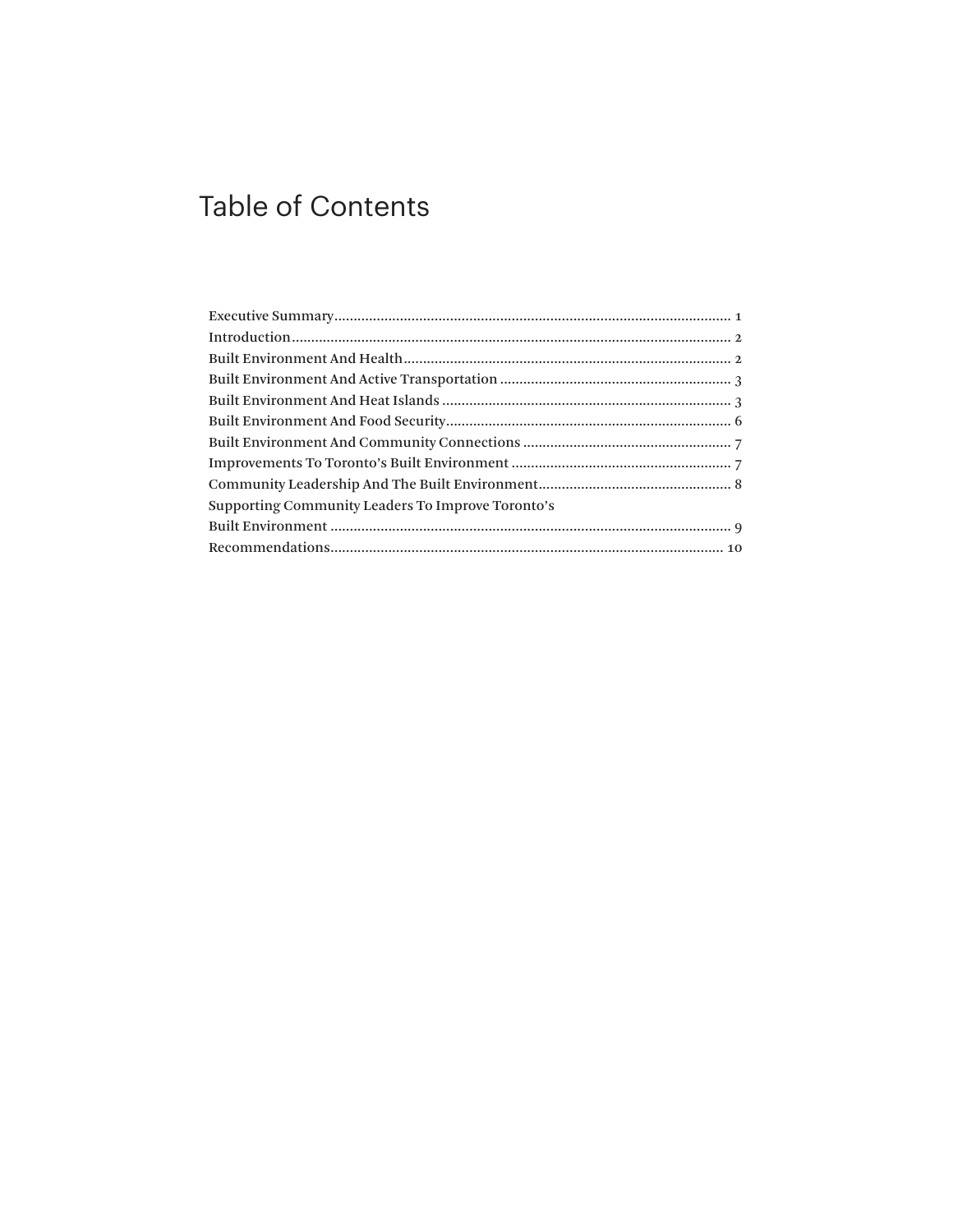### Executive Summary

The places in which we live, work, and play affect our health. Neighbourhoods that have options for active transportation like walking and cycling, opportunities for physical activity like recreation centres, green spaces to be active and socialize in, and places to access healthy and nutritious food, tend to have greater opportunities for good health.

But not every neighbourhood in Toronto incorporates these health-promoting features. Neighbourhoods that are better off tend to have more opportunities for good health than poorer neighbourhoods. Lower income neighbourhoods are more likely to lack opportunities for physical activity and have fewer green spaces and places to buy good food than neighbourhoods that are better off. As a result, people living in lower income neighbourhoods have fewer opportunities for good health.

Many of the challenges that Toronto faces in improving its built environment require leadership at various levels of government. There are, however, many improvements that can occur within communities, if they are supported to take leadership roles.

To facilitate these kinds of partnerships, we need dedicated staff that bridge the gaps between decision makers and communities. Community animators — people who support community leaders and act as catalysts, relationship-builders, supporters, and mentors for local projects and initiatives — are a proven way to bring ideas and neighbourhoods together and to make improvements to the built environment.

In the Toronto 2013-2014 budget, we urge the City of Toronto to:

- 1. Establish a new built environment community leadership development program;
- 2. Ensure stable funding of at least \$735,000 per annum to allow to program to employ nine animators, including a mix of regional and specialist animators, to coordinate the community leadership development program;
- 3. Consider providing funding that would allow the built environment community leadership development program to employ additional specialist animators to work with communities and populations with unique needs, such as immigrant-receiving communities and neighbourhoods that lack access to green spaces.

The built environment has significant impacts on our health and the health of Toronto's communities. Ensuring equitable access to spaces for physical activity, active transportation, and green spaces can have positive health impacts for communities across the city. Fostering community leadership is one critical tool in enabling communities to identify and lead projects in their own neighbourhoods that improve the built environment and residents' health. Having dedicated staff to support community leadership has proved to be successful in Toronto, and Council should ensure that this model is supported in the long-term.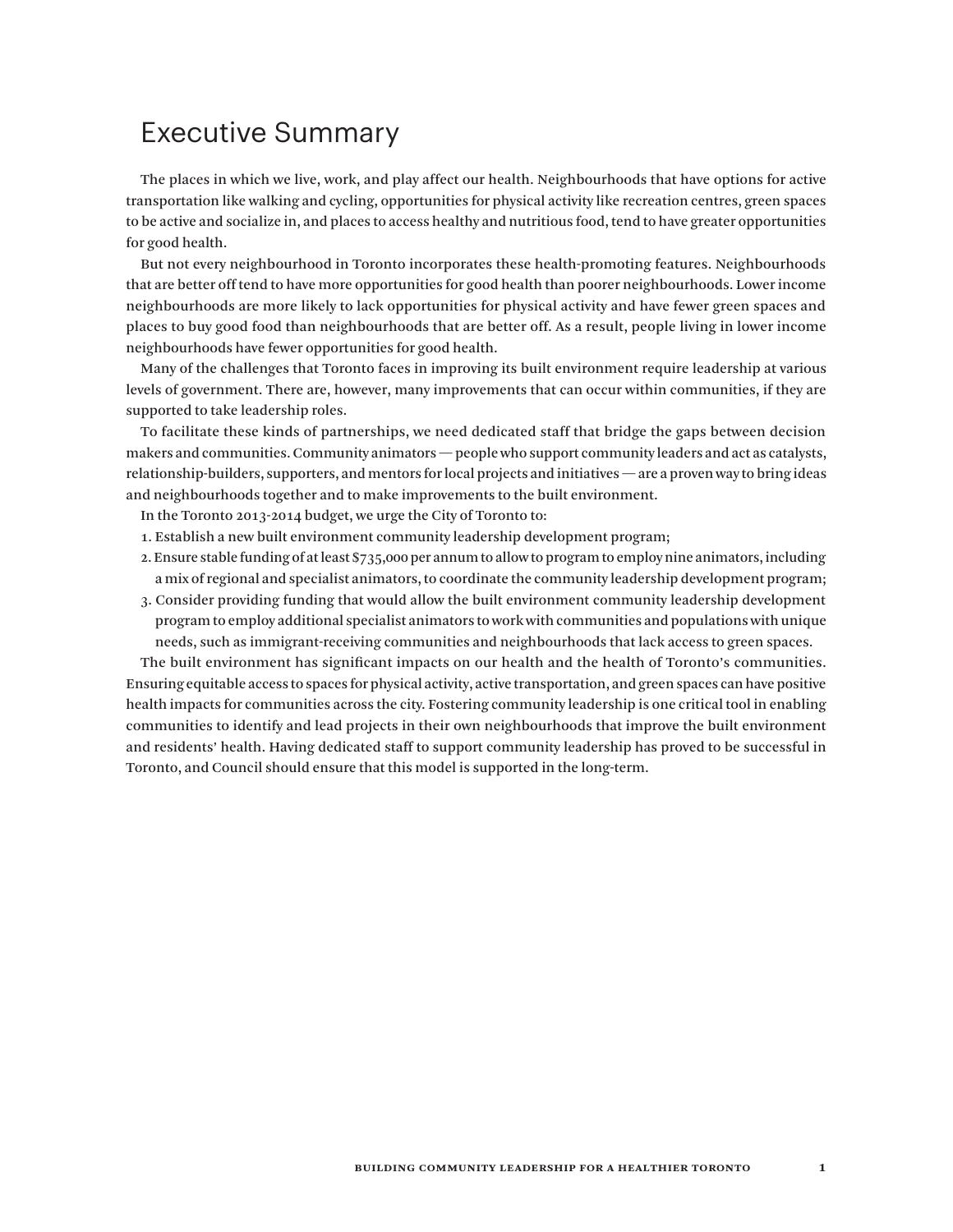### Introduction

The places in which we live, work, and play have significant impacts on our health. This paper sets out policies that could be implemented in Toronto's 2013 budget that will enhance our health by supporting community-led initiatives to improve our city's built environment.

The built environment:

 "includes our homes, schools, workplaces, parks/recreation areas business areas and roads. It extends overhead in the form of electric transmission lines, underground in the form of waste disposal sites and subway trains, and across the country in the form of highways. The built environment encompasses all buildings, spaces and products that are created or modified by people. It impacts indoor and outdoor physical environments (e.g. climatic conditions and indoor/outdoor air quality), as well as social environments (e.g. civic participation, community capacity and investment) and subsequently our health and quality of life."1

The built environment includes the aspects of our neighbourhood and communities with which we interact in our day-to-day lives and presents opportunities and limitations for physical activity, active transportation, and access to green spaces, all of which have health impacts.

#### **Built Environment And Physical Activity**

It is well established that physical activity contributes to good health. Public parks and recreation facilities support physical activity in neighbourhoods. Research shows that access to these facilities are more important to populations who are more likely to lack other opportunities and resources to be physically active, such as new immigrants, racialized populations, people with low income, and people with disabilities.<sup>2</sup> As a result, they play an important role in health promotion and enhancing health equity.3

Not every neighbourhood incorporates opportunities for residents to be physically active. Access to healthpromoting aspects of the built environment tends to reflect neighbourhood income. Neighbourhoods with higher socioeconomic status tend to have more features that encourage physical activity than poorer neighbourhoods.4 Barriers such as user fees at recreation centres can also reduce access to physical activity for low-income families who are less likely to have opportunities to participate in recreational sports.<sup>5</sup>

This is of great importance in Canada, where nearly half of the Canadian population aged 12 and older and physically inactive. Children are also particularly affected: in 2004, 26 percent of Canadian children and adolescents aged 2-17 were overweight or obese. $^{\rm 6}$  Childhood obesity can contribute to a lifetime of poor health, such as heart

<sup>1</sup> Shobha Srinivasan, Liam R. O'Fallon & Allen Dearry, 'Creating Healthy Communities, Healthy Homes, Healthy People: Initiating a Research Agenda on the Built Environment and Public Health', *American Journal of Public Health*, Vol. 93, No. 9, September 2003, p. 1446.

<sup>2</sup> W.C. Taylor, T. Baranowski, & D.R. Young, 'Physical activity interventions in low-income, ethnic minority, and populations with disability', *American Journal Of Preventive Medicine*, 1998. Vol. 15, No. 4, pp. 334-343; Mark S. Tremblay, Shirley N. Bryan, Claudio E. Perez, Chris I. Ardern & Peter T. Katzmarzyk, 'Physical activity and immigrant status: evidence from the Canadian Community Health Survey', *Canadian Journal Of Public Health*, Vol. 97, No. 4, 2006, pp. 277-282.

<sup>3</sup> James F. Sallis, Myron F. Floyd, Daniel A. Rodriguez & Brian E. Saelens, 'Role of Built Environments in Physical Activity, Obesity, and Cardiovascular Disease', Circulation, Vol. 125, No. 5, p. 730; Toronto Public Health*, Improving Health and Health Equity through the Toronto Parks Plan*, November 3, 2011. http://www.toronto.ca/legdocs/mmis/2011/hl/bgrd/backgroundfile-42233.pdf.

<sup>4</sup> Kim D. Raine, *Overweight and Obese in Canada: A Population Health Perspective*, Canada Institute for Health Information, 2004, pp. 35-36.

<sup>5</sup> Raine, *Overweight and Obese in Canada: A Population Health Perspective*, p. 35.

<sup>6</sup> Ontario Ministry of Health Promotion, *Child Health Guidance Document*, May 2010, p.23.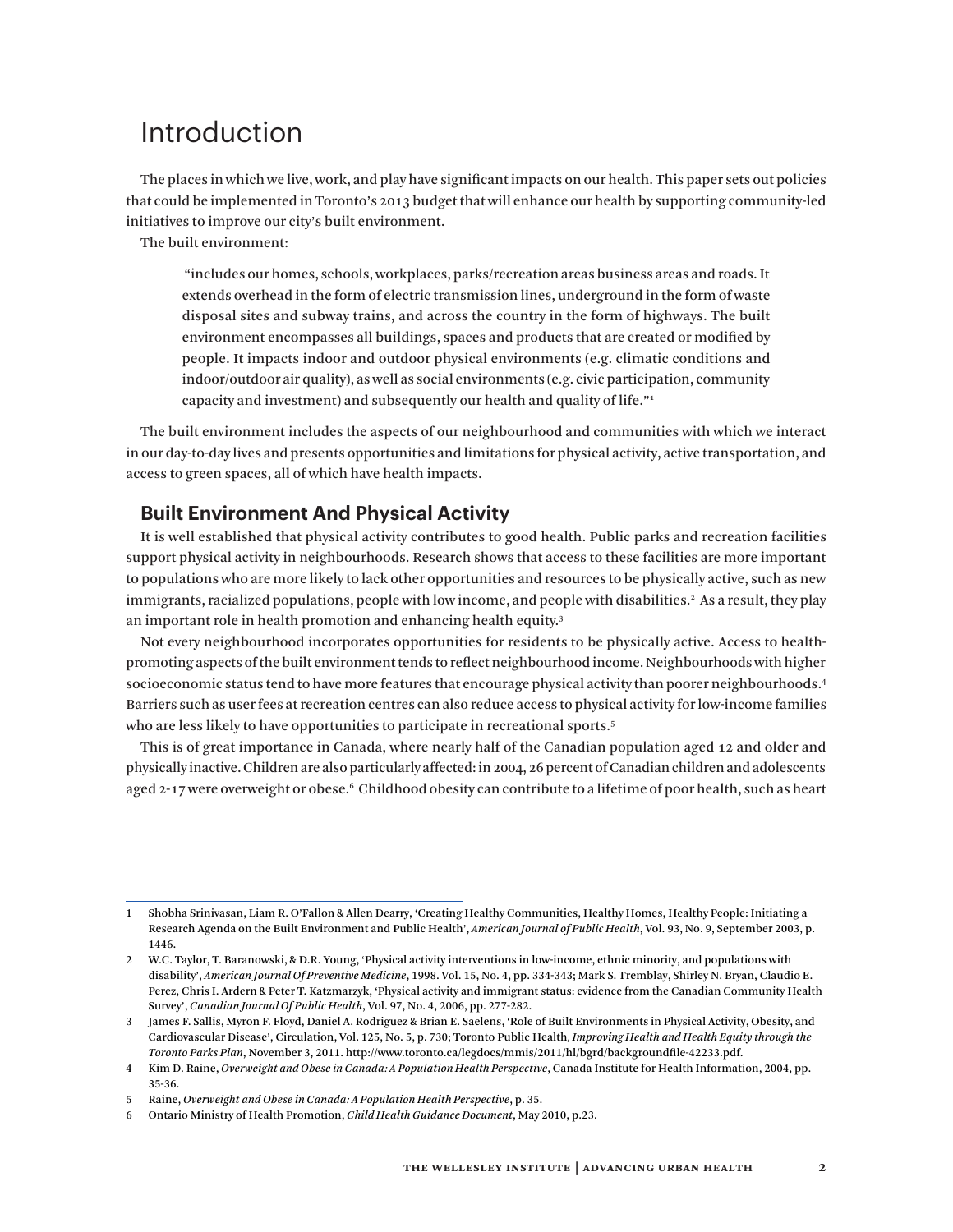disease, stroke, osteoarthritis, some cancers, and depression.7 It is estimated that if the current childhood obesity rates persist, children will live three to four years less than today's adults due to obesity.8

#### **Built Environment And Active Transportation**

A critical enabler of physical activity and health is neighbourhoods that enable and encourage active transportation: neighbourhoods that are walkable, are bicycle-friendly, and have good transit connections. These kinds of neighbourhoods allow people to be physically active while getting from place to place. On the other hand, neighbourhoods that are designed primarily for private vehicles are often disconnected from transit, distant from the locations that residents travel to (for example, their workplace), and sometimes lack essential infrastructure like sidewalks. These built environment factors encourage increased use of vehicles, even for short trips, and less physical activity.

Research shows that children tend to be less physically active in neighbourhoods that are designed primarily for vehicles and often lack sidewalks, thereby reducing walkability. These neighbourhoods also tend to lack safe outdoor spaces for children to play.9

There are clear connections between the access communities have to green spaces and both physical and mental health. Having access to green spaces can improve our health, and their absence can harm it. Easy access to green spaces promotes physical activity, which helps to promote and maintain good health. Living in areas that have green spaces within walking distance can lead to increased physical activity, reduced risk of cardiovascular disease, and increased longevity.10 Moreover, death rates from circulatory diseases, like heart disease, are lower amongst people who live in areas with the greatest amount of green spaces.<sup>11</sup> Urban green spaces can also reduce the chances of people who are obese developing some diseases, such as hypertension, osteoarthritis, sleep apnea, and stroke.12 Contact with the physical environment can also help to relieve stress.13

#### **Built Environment And Heat Islands**

Lack of green space in urban communities may affect health in unanticipated ways. The health of all Torontonians is compromised by the urban heat island effect  $-$  an increase in urban temperatures caused by a lack of permeable surfaces. The average difference in surface temperatures between developed and rural areas is 10 to 15°C during the day and 5 to 10°C at night.<sup>14</sup> Excessive heat is linked to poor health, including increased emergency admissions, breathing problems, and higher rates of mortality.15 Temperatures can

<sup>7</sup> Ontario Ministry of Health Promotion, *Child Health Guidance Document*, pp. 20-21; Public Health Agency of Canada, *Obesity in Canada*: Snapshot, 2009, p. 5.

<sup>8</sup> Ontario Ministry of Health Promotion, *Child Health Guidance Document*, p.22.

<sup>9</sup> A.S. Bierman, A. Johns, B. Hyndman, C. Mitchell, N. Degani, A.R. Shack, M.I. Creatore, A.K. Lofters, M.L. Urquia, F. Ahmad, N. Khanlou & V. Parlette, 'Social Determinants of Health and Populations at Risk', in A.S. Bierman (editor), *Project for an Ontario Women's Health Evidence-Based Report: Volume 2*: Toronto, 2012, p. 29.

<sup>10</sup> Sandro Galea; David Vlahov, 'Urban Health: Evidence, Challenges, and Directions', *Annual Review of Public Health*, Vol. 26, April 2005, pp. 341-365

<sup>11</sup> R. Mitchell & F. Popham, 'Effect of exposure to natural environment on health inequalities: an observational population study', *The Lancet* Vol. 372, No. 9650, 2006, pp. 1655-1660.

<sup>12</sup> Margalit Younger, Heather R. Morrow-Almeida, Stephen M. Vindigni, Andrew L. Dannenberg, 'The Built Environment, Climate Change, and Health: Opportunities for Co-Benefits', *American Journal of Preventive Medicine*, Vol. 35, No. 5, November 2008, pp. 517-526.

<sup>13</sup> Gary W. Evans, 'The Built Environment and Mental Health', *Journal of Urban Health*, Vol. 80, No. 4, December 2003, p. 545.

<sup>14</sup> Environmental Protection Agency, *Reducing Urban Health Islands: Compendium of Strategies*, pp. 1-6. http://www.epa.gov/hiri/ resources/pdf/BasicsCompendium.pdf.

<sup>15</sup> R. Sari Kovats & Shakoor Hajat, 'Heat Stress and Public Health: A Critical Review', *Annual Review of Public Health*, Vol. 29, 2008, pp. 41-55.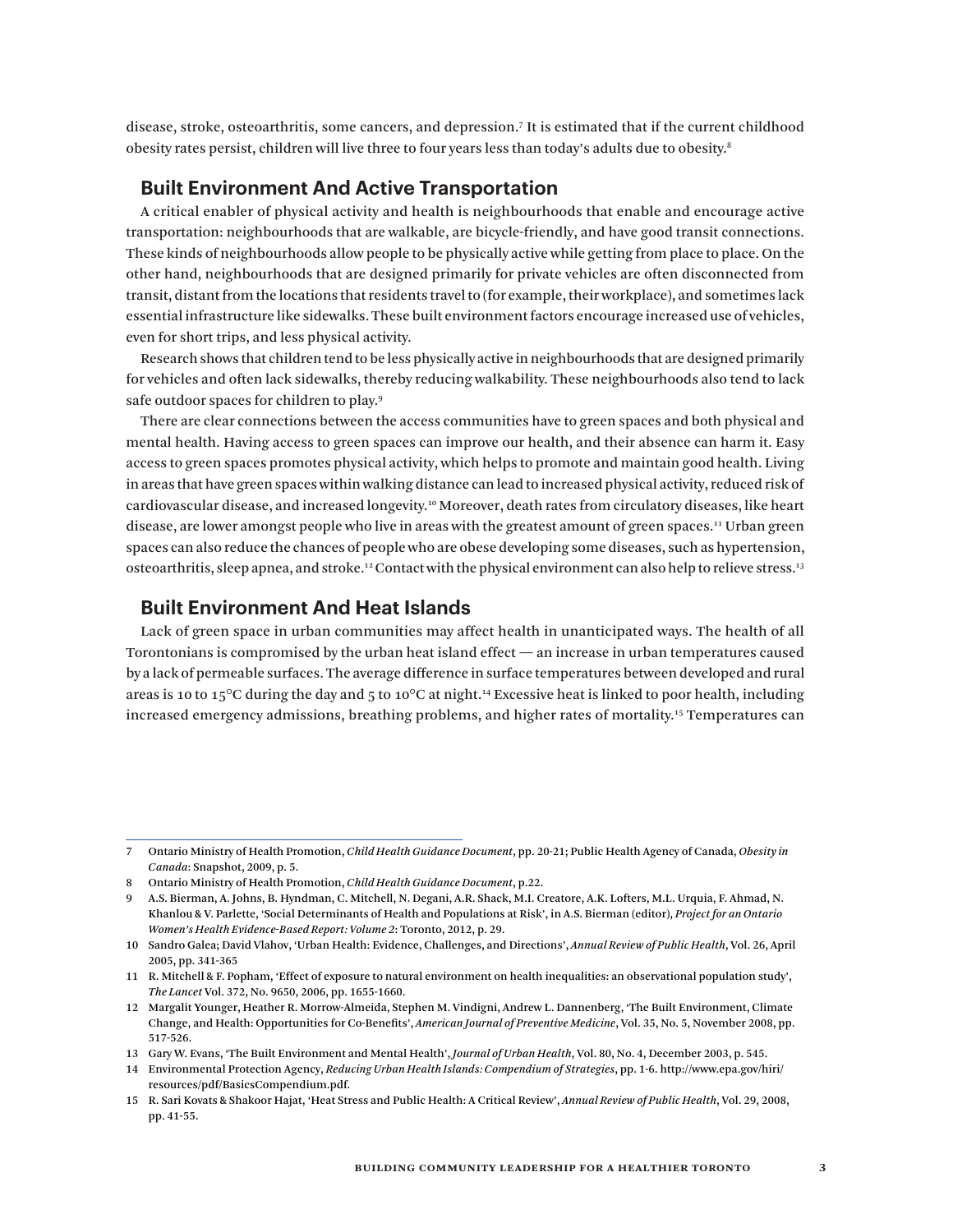



Toronto Public Health, *Implementation of a Map-Based Heat Vulnerability Assessment and Decision Support System: Final Project Report and Map Series*, March 2011. http://www.toronto.ca/health/hphe/air\_quality/pdf/implementation\_mapping\_heat\_vulnerability.pdf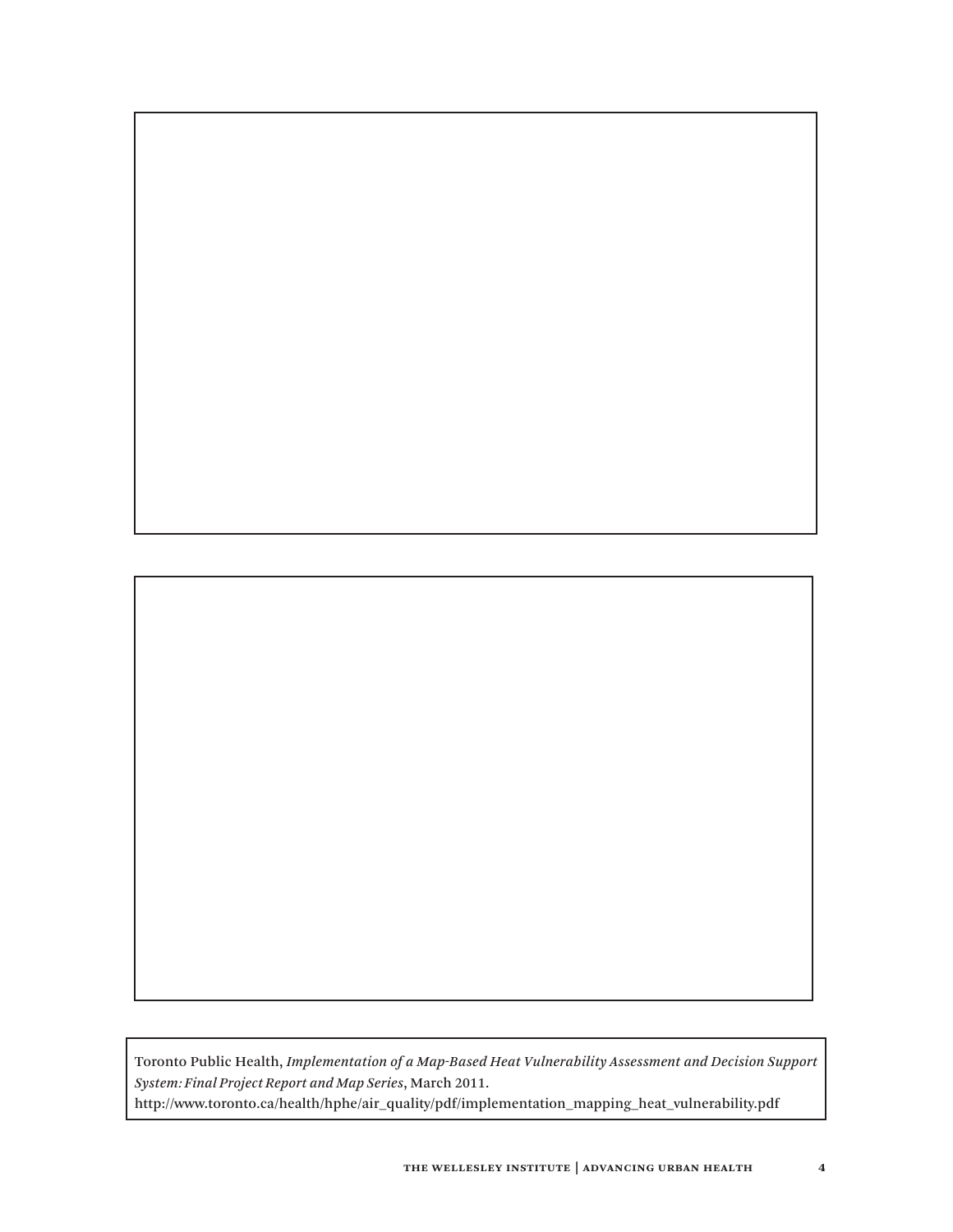

J. David Hulchanski, *The Three Cities Within Toronto: Income Polarization Among Toronto's Neighbourhoods, 1970- 2005*, 2010. http://www.urbancentre.utoronto.ca/pdfs/curp/tnrn/Three-Cities-Within-Toronto-2010-Final.pdf

be lowered, and adverse health outcomes can be avoided, by expanding and enhancing green spaces in the city, planting more trees and vegetation, and reducing the prevalence of hard surfaces.<sup>16</sup>

Low income neighbourhoods often have less access green spaces and are therefore particularly affected by urban heat. Moreover, a lack of financial resources also makes residents in these neighbourhoods less likely to have cooling options, like air conditioning. In Toronto, areas of the city that have the highest average temperatures also tend to have the greatest distance to green space, as demonstrated by the two maps from Toronto Public

<sup>16</sup> The Clean Air Partnership, *Climate Change Adaptation Strategies for Toronto's Urban Forest*, 2007 p. iii. http://www.cleanairpartnership.org/pdf/climate\_change\_adaptation.pdf.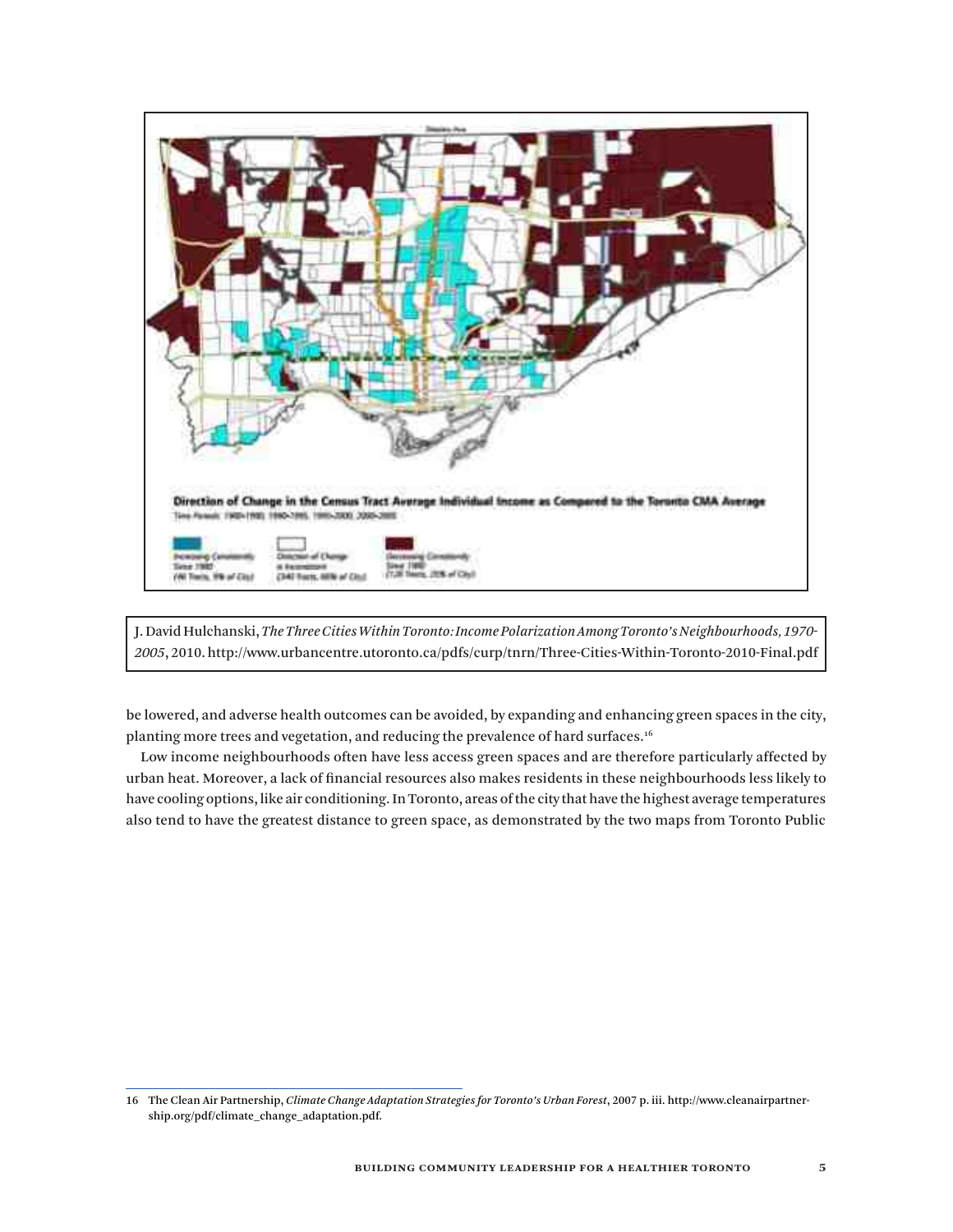Health, above. Moreover, research by David Hulchanski shows that some of the hottest and least green areas of Toronto are amongst the areas of the city that have been getting consistently poorer since 1980.

#### **Built Environment And Food Security**

Food security can also be affected by the built environment. Being food secure means having physical, social, and economic access to sufficient food, having food that is safe and nutritious, and food that meets dietary needs and food preferences that allow for an active and healthy life.<sup>17</sup>

Food insecurity can contribute to serious physical and mental health issues, such as insomnia, chronic pain, stomach ulcers, depression, stress, anxiety disorders, and alcohol and drug abuse.18 Toronto Public Health reports that 10.8 percent of households in Toronto reported moderate or severe food insecurity,<sup>19</sup> and the rate is even higher in urban Aboriginal populations.<sup>20</sup>

Neighbourhood design can influence food security. Having access to grocery stores that sell healthy and affordable food within walking distance can improve food security. However, many low income neighbourhoods lack easy access to these stores and a lack of money or transit connections can make accessing healthy and affordable



<sup>17</sup> Ashley F. Sullivan, Sunday Clark, Daniel J. Pallin & Carlos A. Camargo Jr., 'Food Security, Health, and Medication Expenditures of Emergency Department Patients', *The Journal of Emergency Medicine*, Vol. 38, No. 4, p. 524; Toronto Public Health, *Healthy Toronto by Design*, 2011, p. 18. http://www.toronto.ca/health/hphe/pdf/healthytoronto\_oct04\_11.pdf.

<sup>18</sup> Sullivan et al, 'Food Security, Health, and Medication Expenditures of Emergency Department Patients', p. 526.

<sup>19</sup> Toronto Public Health, *Healthy Toronto by Design*, p. 18

<sup>20</sup> Toronto Public Health, *Cultivating Food Connections: Toward a Healthy & Sustainable Food System for Toronto*, May 2010, p. 3. http:// wx.toronto.ca/inter/health/food.nsf/Resources/340ACEEDBF1B2D6085257738000B22F2/\$file/Cultivating%20Food%20Connections%20report.pdf.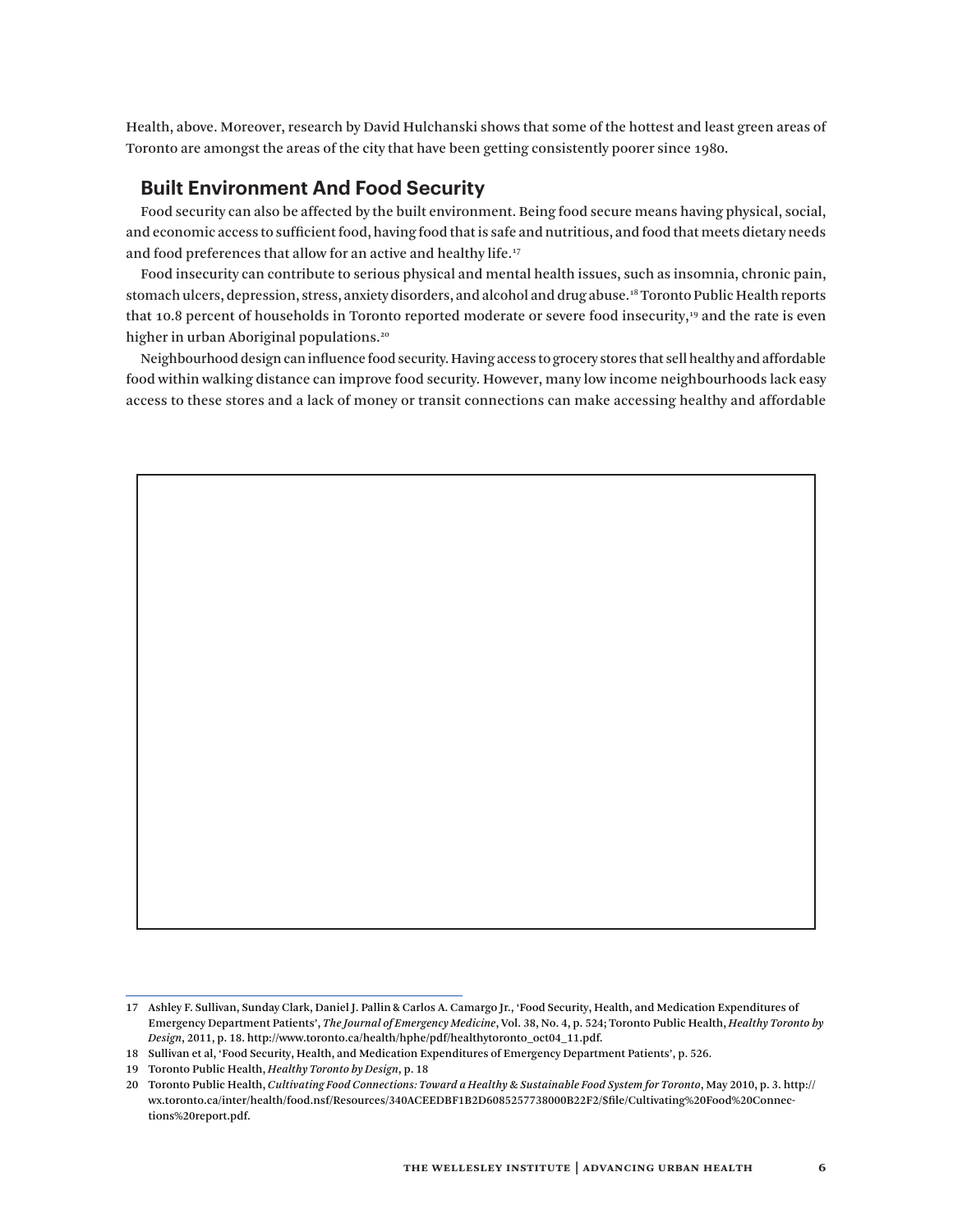food difficult. In Toronto, lower income areas of the city are more likely to be food deserts — neighbourhoods that lack easy access to healthy and affordable food — as shown by the map on page 6.

Neighbourhood food insecurity can be addressed through municipal planning policies that encourage grocery stores to establish themselves across the city. Residents can also be supported to grow and share food through allotment gardens, community kitchens, restaurants and food festivals.<sup>21</sup>

#### **Built Environment And Community Connections**

Neighbourhood design can have a significant impact on how people interact with one another, and neighbourhoods that have good access to green spaces also tend to facilitate more cohesive communities. People tend to have better mental health when they can make some decisions about their physical environment, for example, designing and maintaining garden spaces.<sup>22</sup> But not all neighbourhoods are well-connected, and not everybody has access to green spaces. Living in an urban environment can reduce opportunities for people to connect with others in their neighbourhoods and communities, leading to anonymity, social isolation, and poor health.

But living in a big city does not have to translate into social isolation or unsafe neighbourhoods. The density and diversity of cities can provide opportunities for people to gather with others from their communities. Developing community networks can help newcomers to integrate into Canadian society and can provide an ongoing source of support for more established residents.23 Urban areas can also provide opportunities for good health by including an array of spaces for social interaction, including small spaces for solitude, small group spaces, and larger and more public spaces.<sup>24</sup>

### Improvements To Toronto's Built Environment

In Toronto, there are numerous examples of improvements to the built environment that have improved access to physical activity, active transportation, and green spaces. The initiatives that the City has already undertaken can provide a model for future projects. We set out some promising policies and directions that have contributed to improving Toronto's built environment.

The City of Toronto has made progress in setting out plans to increase physical activity through changes to the built environment. City staff are currently developing a city-wide parks plan that makes improving the health of Torontonians a cornerstone.25 The private sector has also supported active transportation options in recent years, with the introduction of Bixi bikes to Toronto. Making improvements to cycling infrastructure aids in positive developments like these.

The Toronto Pedestrian Charter, an initiative of the Toronto Pedestrian Committee, also sets out six principles to make the city pedestrian-friendly and to encourage active transportation: accessibility, equity, health and wellbeing, environmental sustainability, personal and community safety, and community cohesion and vitality.26 This laid the groundwork for the Toronto Walking Strategy, which was adopted in 2009. The Walking Strategy sets out the City's priorities and actions for improving walkability and includes a focus on enhancing the walkability

<sup>21</sup> Toronto Public Health, *Cultivating Food Connections*, p. 14.

<sup>22</sup> Evans, 'The Built Environment and Mental Health', p. 544.

<sup>23</sup> Chief Public Health Officer, *The Chief Public Health Officer's Report on the State of Public Health in Canada 2008: Addressing Health Inequalities, 2008*. http://www.phac-aspc.gc.ca/cphorsphc-respcacsp/2008/fr-rc/pdf/CPHO-Report-e.pdf.

<sup>24</sup> Evans, 'The Built Environment and Mental Health', pp. 536-537

<sup>25</sup> See http://www.toronto.ca/parks/engagement/parksplan/index.htm and Toronto Public Health, *Improving Health and Health Equity through the Toronto Parks Plan*, November 2011. http://www.toronto.ca/legdocs/mmis/2011/hl/bgrd/backgroundfile-42233.pdf.

<sup>26</sup> City of Toronto, *Toronto Pedestrian Charter*, 2002. http://www.toronto.ca/transportation/walking/charter.htm.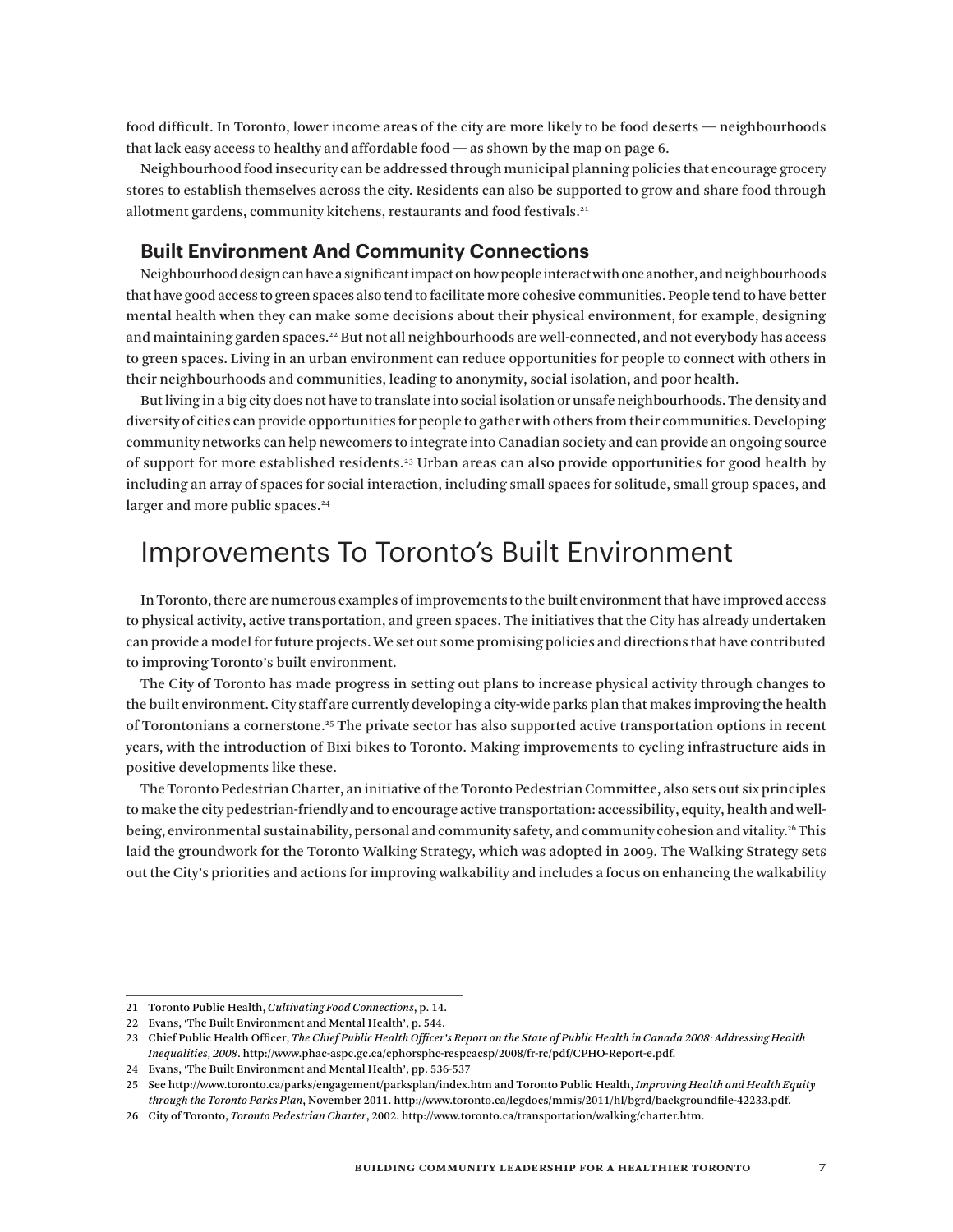of communities in need by completing small-scale pedestrian projects within Priority and Tower Renewal neighbourhoods.<sup>27</sup>

The Parks, Forestry and Recreation division of the City has also made progress in facilitating access and enhancements to shared green spaces. For example, the Community Gardens Program works in partnership with community groups to advance community gardens in city parks and other city-owned lands.<sup>28</sup> This model of community-led enhancements to green spaces provides opportunities for small-scale projects to be led by community members themselves with the City as a supportive partner.

Each of these examples sets out ways that the City is improving our built environment by enhancing access to physical recreation, improving active transportation options, and greening public spaces. There are two critical elements the contributed to the success of each example: starting with a clear and coherent plan, and providing genuine opportunities for communities to participate in the process. To replicate and expand these successes, it is therefore essential for strong connections and partnerships to exist between the City and communities. We set out how community animation is one increasingly common process to catalyze these relationships.

### Community Leadership And The Built Environment

Many of the challenges that Toronto faces in improving its built environment require leadership at various levels of government. There are, however, many improvements that can occur within communities, if they have supports to take leadership roles.

Key to facilitating community leadership is identifying opportunities for dialogues and partnerships between decision makers and communities. There are a number of things that local authorities can do to create the right conditions for communities to lead built environment projects, including:

- • Directly involving community leaders in strategic discussions about improvements to neighbourhoods;
- Reducing and moderating bureaucratic demands and supporting flexibility;
- Ensuring openness;
- Providing funds to meet community partners' practical needs;
- Multi-sectoral collaboration;
- Supporting training for community leaders; and
- $\cdot$  Building opportunities for all partners to report back to communities.<sup>29</sup>

To facilitate these kinds of partnerships, it is often useful to have dedicated staff that bridge the gaps between decision makers and communities – a role commonly referred to as community animation. Community animation is a process that supports community members to identify and make changes that are important at a local level. Animators are employed by agencies and work to support communities from the inception of an idea to its completion by acting as a catalyst, relationship-builder, supporter, and mentor. The animation role is unique because while animators are deeply involved, leadership of the project comes from the community itself; animators enable and support community to come together to solve shared problems and achieve shared goals.<sup>30</sup> Animators work with communities to determine what is important to them and include individuals and groups who are not already involved in green groups or community activities. Relationship building is a significant component of supporting community leaders. Not all communities have strong connections, so some projects require animators to bring together community members to identify common issues. In other settings, animators can connect

<sup>27</sup> City of Toronto, *Toronto Walking Strategy,2009*. http://www.toronto.ca/transportation/walking/pdf/walking-strategy.pdf.

<sup>28</sup> City of Toronto, *Community Gardens – Implementation Process.* http://www.toronto.ca/parks/engagement/community-gardens/gardening implementation.htm.

<sup>29</sup> Derrick Purdue, Konica Razzaque, Robin Hambleton & Murray Steward with Chris Huxham & Siv Vangen, *Community Leadership in Area Regeneration*, The Policy Press and Joseph Roundtree Foundation, 2002, p. 48. http://www.jrf.org.uk/sites/files/jrf/jr080-community-leadership-regeneration.pdf.

<sup>30</sup> Centre for Social Innovation, *Emergence: The Story of the Centre for Social Innovation*. http://s.socialinnovation.ca/files/Emergence\_ The\_Story\_of\_the\_Centre\_for\_Social\_Innovation.pdf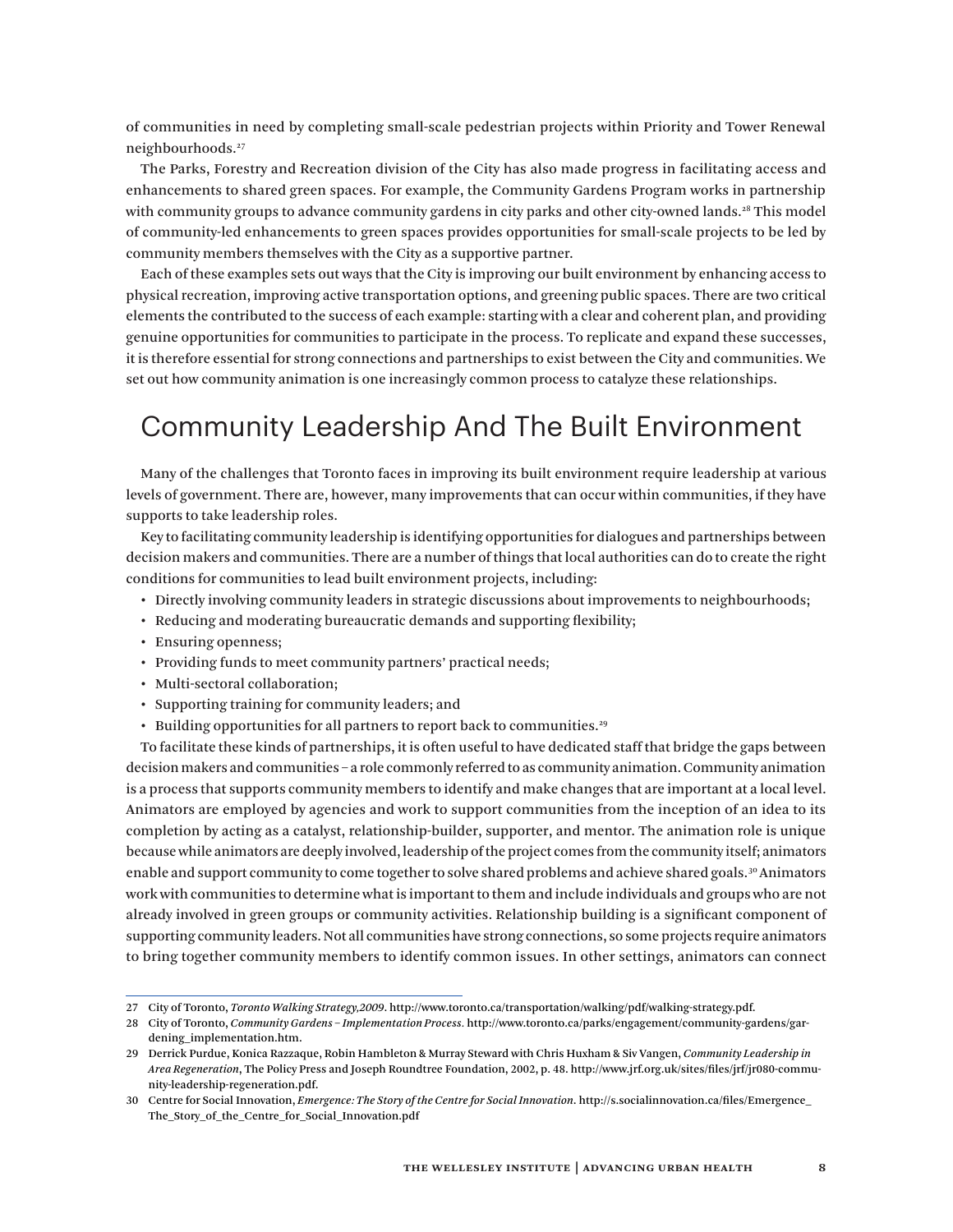existing community groups to resources such as financial support or advice about how a particular project may be successful. Animators can also act as brokers who help to negotiate solutions in cases where there are divergent views within communities or between communities and other partner organizations or institutions, like the City.

Toronto has a number of organizations that use animators to build community leadership. FoodShare Toronto's Community Food Animators focus on developing community kitchens, gardens, and Good Food Markets small markets that sell high-quality, affordable fruits and vegetables — throughout the City of Toronto.<sup>31</sup> Toronto Community Housing uses animators in partnership with community organizations and agencies to engage communities in revitalization projects, including the Lawrence Allen Revitalization Plan.32

Livegreen Toronto — part of the Toronto Environment Office — currently operates an animation program that works with communities to create and enhance green initiatives. EcoSpark, an environmental education non-profit organization, facilitates the program on behalf of Livegreen Toronto. Livegreen's animators have worked with communities to plant gardens and trees in neighbourhoods, build rooftop gardens, improve active transportation options, and green apartments and condo buildings. As part of their work, the animators help communities to identify and launch initiatives, build skills in project management and community mobilizing, and coordinate workshops to connect communities with experts and suppliers. In 2010, the service resulted in 8600 volunteer hours, \$1 million of funding, and the initiation of 106 environmental projects.33

An example of the Livegreen animators' work is an environmental and active transportation project in Scarborough. A community leader in Scarborough identified a potential bike trail that would link and extend existing trails, creating a 12km system to be used for day-to-day activities. This system would connect shops, schools, residential areas, and workplaces. Development of the bike trail is not only an environmental initiative, but it also promotes physical activity, provides community access to green space, and decreases congestion. The Community Animator for the region supported the community leader by assisting with the development of a project plan, establishing partnerships with key people and organizations, and developing a funding proposal. There is now support for the project from two Scarborough councillors, the Toronto Regional Conservation Authority, the Chinese Cultural Association, the Toronto District School Board, and the City of Toronto Cycling Infrastructure and Programs, and Transportation Services. If the current grant application is accepted the work plan for the trail includes workshops, tours, eco school partnerships and trail blaze installations along the length of the trail.

The Livegreen community animation project was originally intended to run for five years, but this was scaled back to four years in the lead-up to the 2012 municipal budget and the project's funding for its final year was cut by 50 percent, leading to a scaled-down program. Funding for Livegreen's animators will cease in at the end of 2012.

### Supporting Community Leaders To Improve Toronto's Built Environment

There are numerous initiatives underway in Toronto to improve our built environment, and many are successful because of the work of community leaders. A key element of supporting community leaders is to ensure that there are skilled staff that can facilitate partnerships and dialogues. Animators are a valuable tool to catalyze these

<sup>31</sup> Food Share, *Toronto's Community Food Animators*. http://www.foodshare.net/toronto-community-food-animators

<sup>32</sup> Toronto Community Housing Corporation, *Local Heroes in Lawrence Heights*, 2011. http://www.torontohousing.ca/news/20110617/ local\_heroes\_lawrence\_heights.

<sup>33</sup> Livegreen Toronto, *Live Green Toronto's Community Animators*. http://www.toronto.ca/livegreen/greenneighbourhood\_animators. htm.